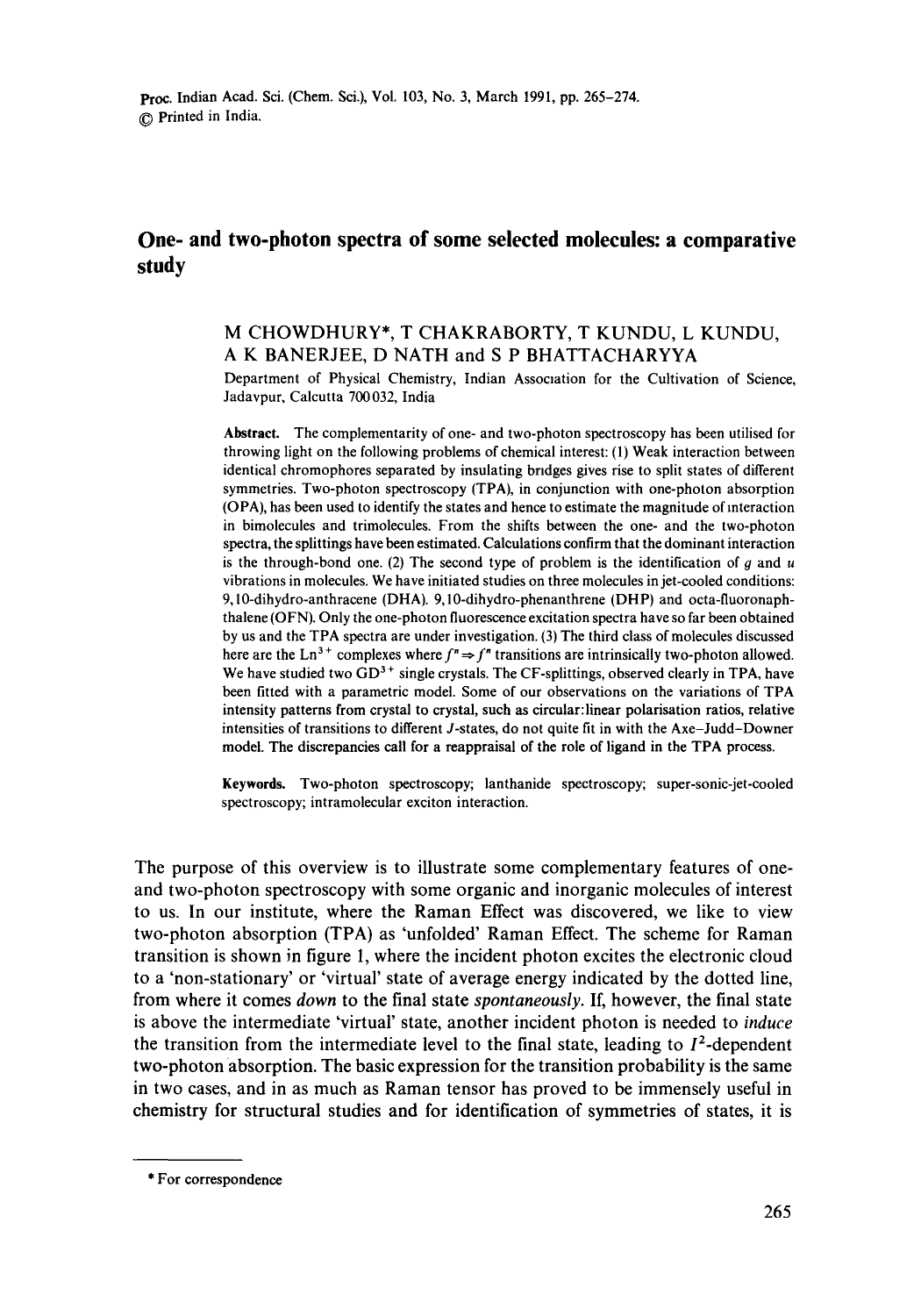

Figure 1. Schematic diagram of Raman and two-photon transition.

pertinent to explore the full potentiality of TPA in providing information on molecular states. Excellent reviews on TPA are given in Swofford and Albrecht (1978), Friedrich and McClain (1980) and Goodman and Rava (1983).

The theory of two-photon absorption was first developed by Goeppert-Mayer (1931), and the cross-section may be expressed as proportional to

$$
\left|\sum_{m}\frac{\langle i|\mathbf{E}_{\nu 1}\cdot\mathbf{r}|m\rangle\langle m|\mathbf{E}_{\nu 2}\cdot\mathbf{r}|f\rangle}{\Delta E_{im}-h\nu_{1}}+\sum_{m}\frac{\langle i|\mathbf{E}_{\nu 2}\cdot\mathbf{r}|m\rangle\langle m|\mathbf{E}_{\nu 1}\cdot\mathbf{r}|f\rangle}{\Delta E_{im}-h\nu_{2}}\right|^{2}
$$

Several points may be noted about the expression. First, in centro-symmetric systems, the initial and the final states need to be of the same parity, and hence TPA should provide information complementary to one-photon absorption (OPA), the relationship being the same as that between Raman and infrared (IR). How this complementarity can provide information on molecular interaction will be discussed later. Second, the cross-section of the process is several orders of magnitude smaller than the OPA cross-section; however, it is greater than the off-resonance one-photon transition probability and hence is observable at  $\Delta E_{if} = 2hv$ . The cross-section can indeed be made appreciable by using intense laser light, specially of pulsed laser. Let us take the case of  $Ln<sup>3+</sup> -ions$ . The order of magnitude of electronic Raman cross-sections for Ln<sup>3+</sup>-ions is about  $10^{-30}$  cm<sup>2</sup> atom<sup>-1</sup>, whereas TPA cross-sections for the same ions are of the order of  $10^{-53}$  cm<sup>4</sup> atom<sup>-1</sup> photon<sup>-1</sup>. For a flux density of  $10^{28}$ photons cm<sup>-2</sup> s<sup>-1</sup>, which is achievable by focussing a pulsed dye laser, the number of photons in TPA fluorescence easily exceeds the number of photons obtained from Raman scattering. Third, the cross-section is dependent on the relative polarisation of the two-photon beams. One can indeed vary the propagation direction and polarisation of the two beams and can obtain full symmetry information of the excited state from such two-colour experiments. In view of the control over the two beams, more symmetry information can be obtained from TPA than from the Raman Effect. However, it is much more convenient to carry out the one-colour experiment and the expression for TPA cross-section then reduces to

$$
\left|\sum_{m}\frac{\langle i|E^{\alpha}r^{\alpha}|m\rangle\langle m|E^{\alpha}r^{\alpha}|f\rangle}{\Delta E_{im}-h\nu}\right|^{2}.
$$

All the polarisation information, however, is not lost. For example, in a randomly oriented sample, OPA cannot give any symmetry information of the excited state, but the TPA cross-section for circularly polarised photons will be different from that for linearly polarised photons.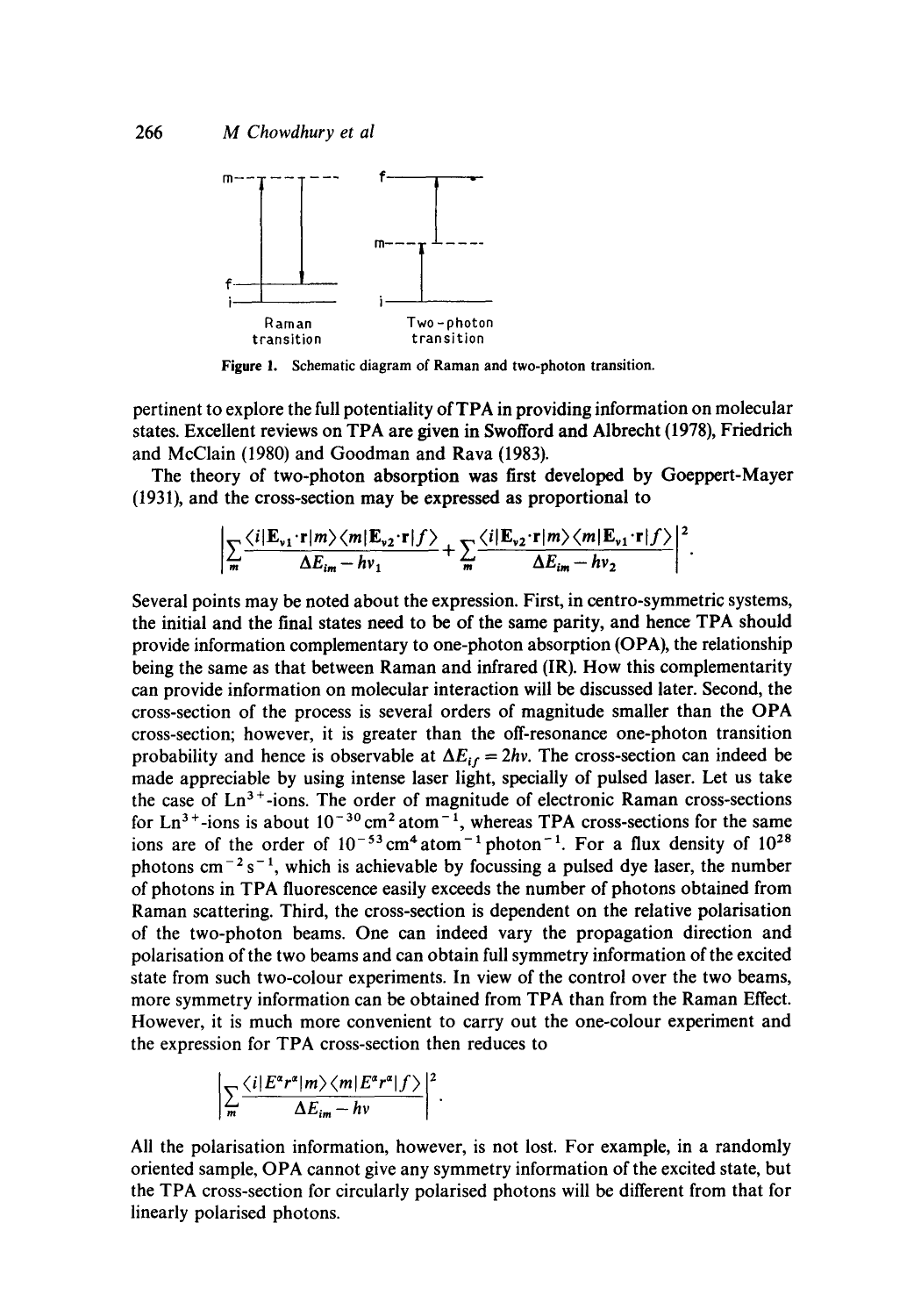Before illustrating the points mentioned above, let us briefly discuss our experimental set-up (details in Nath *et al* 1983). The TPA cross-section being small, it is not advantageous to measure  $I/I_0$  as in OPA. Fluorescence and MPI are two sensitive techniques commonly adopted; our set-up is based on the former. The light from an N2-1aser-pumped-dye-laser, freed from any accompanying U-V radiation by filters, is appropriately polarised and fucussed on the sample by a lens. The fluorescence is collected, passed through a monochromator/filter combination, and detected by an EMI 9813QB photomultiplier. A fraction of the dye laser light also falls on a photo-diode and provides the reference signal  $I_0$ . The signals, I and  $I_0$  are fed into a box-car which averages them and the  $I_{av}/(I_{av}^0)^2$  is plotted against the wavelength to get the uncorrected fluorescence excitation spectrum. The box-car technique was utilised by us initially. However, it should be noted that a box-car gives  $I_{av}/(I_{av}^0)^2$ whereas what is needed is  $Av(I/I_0^2)$ ; if the signal fluctuates considerably from pulse to pulse, the two quantities may differ appreciably. In order to get rid of the spikes and the fiats that occur due to various causes, we now use a computer which puts windows on I and  $I_0$ , and calculates the required quantity  $Av(I/I_0^2)$  with properly selected slots. Second, it is found that because of other competing processes, the power dependence of the signal I is frequently less than 2 and even varies over the wavelength regions. In such cases it is advantageous to hold  $I_0$  within a narrow margin by using windows and take the  $Av(I/I_0^n)$  in the computer, where *n* is pre-determined from a plot of  $\log I$  vs  $\log I_0$  in the concerned wavelength region. Third, when the lifetime of the emission is long (e.g. milliseconds) we have found it useful to use a gated preamplifier whose impedence switches from 50 ohms to 1 megaohms after a delay. The disturbances due to scattering (this is particularly high in polycrystalline matrix), rf. etc. thus quickly die away while the signal voltage remains appreciable due to the high input impedence. The improvement of the spectra is particularly noteworthy if the signal level is low and there is appreciable scattering from the polycrystalline matrix, as shown in figure 2.



**Figure 2.** A comparison of two-photon excitation spectrum using (a) boxcar (b) computer controlled system.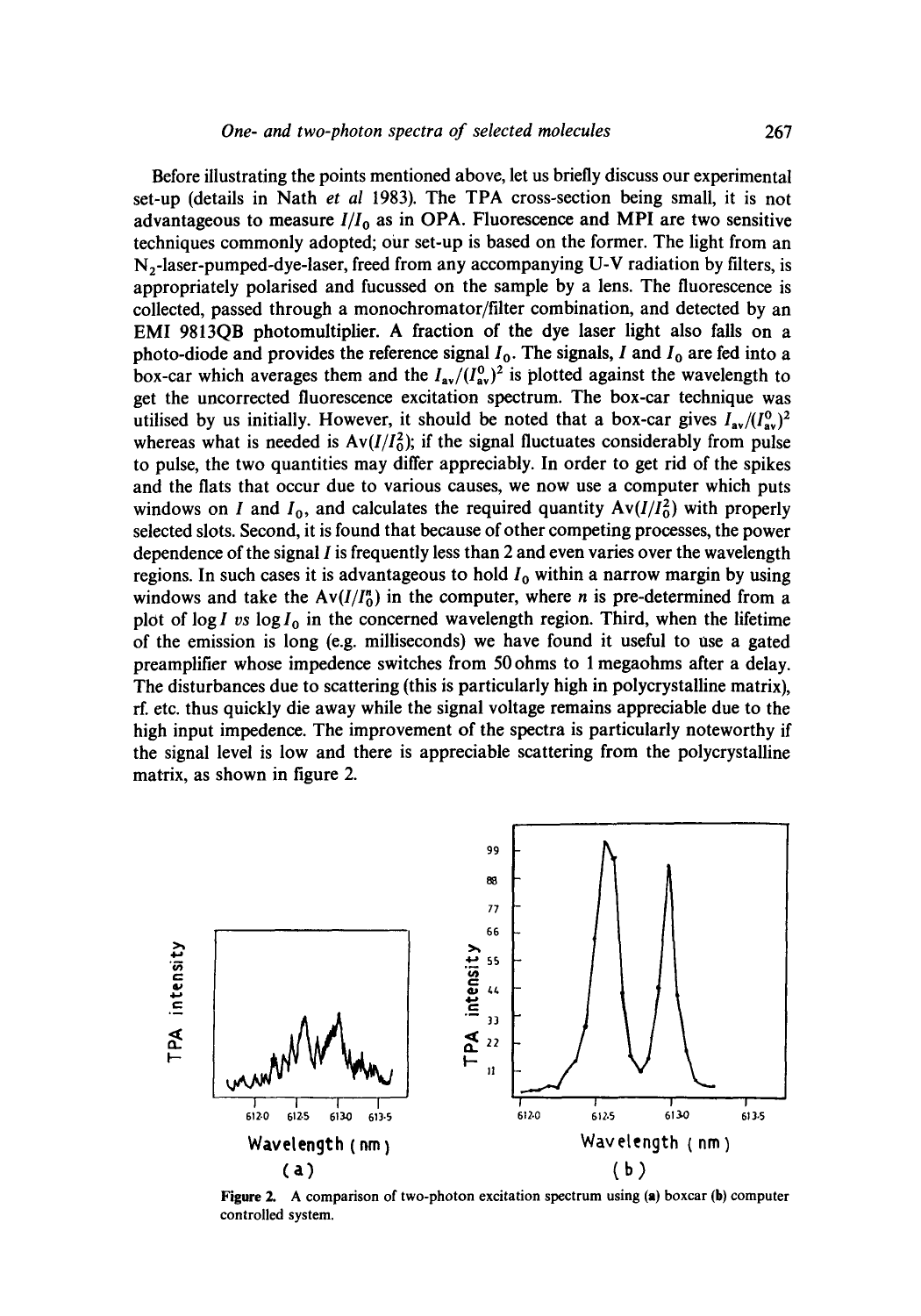

**Figure 3.** Absorption(I) and normalised two-photon excitation spectra(II) of *trans* dimer of acenaphthylene in methyl-cyclohexane isopentane glass at 77 K.

One of the issues we wanted to settle through a comparison of one- and two-photon spectra is the magnitude of splitting originating from weak interaction between chromophores in poly-chromophoric molecules. For example, in the *trans-dimer* or acenaphthylene there are two naphthalene units joined by a network of saturated carbon atoms. If we neglect the through-bond interaction, such molecules may be considered as finite model systems for the excitonic interaction of the infinite array of molecules in a crystal. The question whether the through-bond interaction is negligible can only by answered by determining the small  $g-u$  splitting and comparing it with calculations. One of the ways to address the problem is to compare the onewith the two-photon spectrum, as shown in figure 3. Though the spectrum is not well-resolved, as is expected for a glassy matrix, it clearly indicates the possibility of such splitting. In fact, when we cool down the matrix to  $4K$ , we find interesting changes; the first two sharp bands disappear leaving a broad weak 0-0 band on the longer wavelength side of the emission. This confirms the conclusion that a  $q$ -state lies  $\approx 140 \text{ cm}^{-1}$  below the allowed *u*-state. Excitonic interaction, calculated on the basis of dipole approximation, gives results in disagreement with experiment. We, therefore, believe that there are through-bond interactions, even though the two II-chromophores are separated by two saturated carbon atoms (Bhattacharya et al 1983; Samanta *et al* 1986).

The capability of polarisation studies may be illustrated with the help of triptycene, an interesting trimer of benzene. Each excited state of benzene is split into one singly and one doubly degenerate states. Thus, the three  ${}^{1}B_{2U}$  states of  $D_{6h}$  benzene splits into  $A'_1$  and E' states of  $D_{3h}$  triptycene. Suppose the light propagates along the Z-axis of the molecule. For  $A'_1 - A'_1$  transition and circularly polarised light, no connecting intermediate state of proper symmetry can be found; the same is true of  $A'_1 - E'_1$ components if linearly polarised light is used. Thus, for oriented samples and light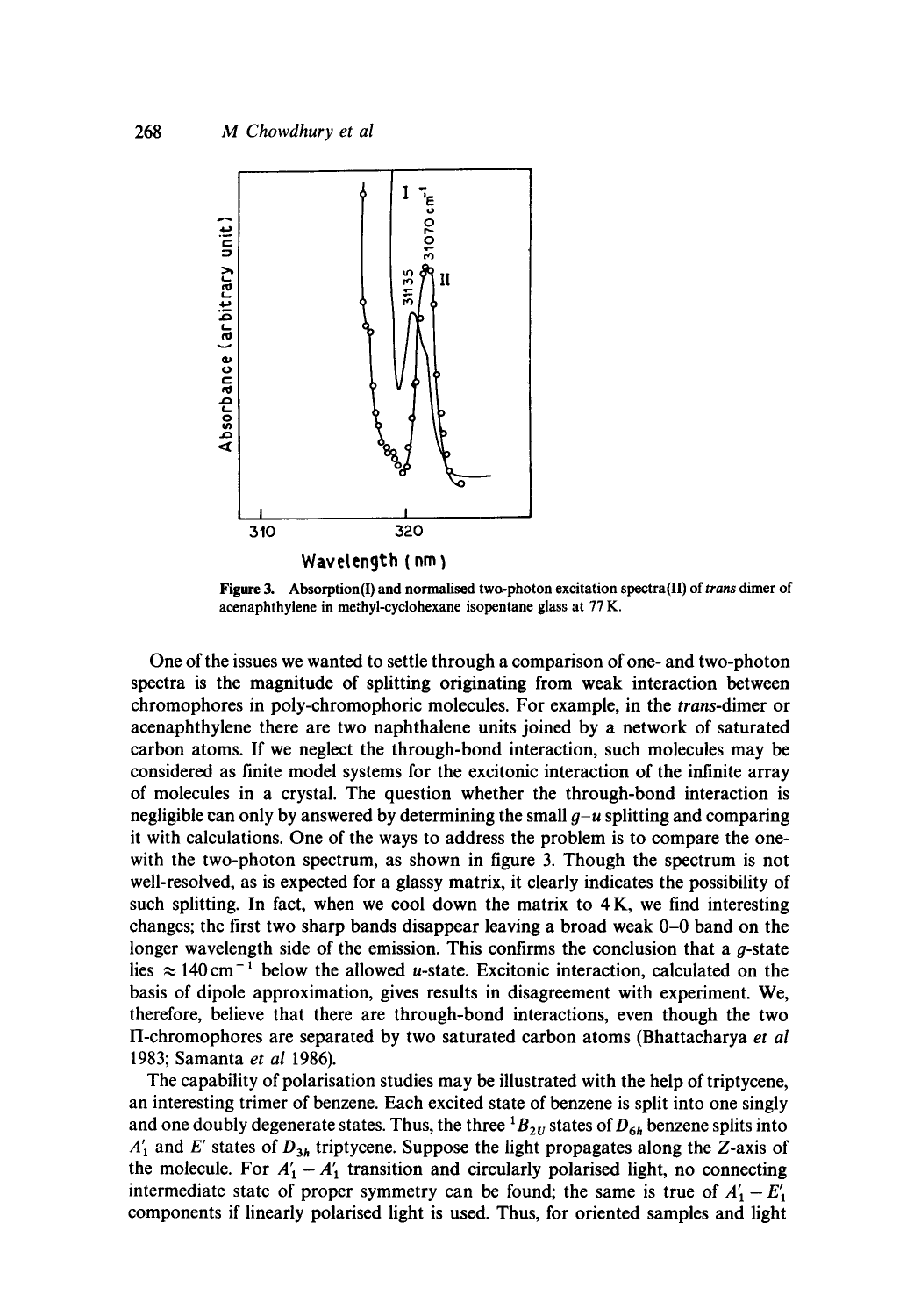

Figure 4. One-photon absorption (——————) and two-photon excitation spectra of triptycene with linearly  $(----)$  and circularly  $(----)$  polarised light.

propagation along Z, TPA of  $A'_1 - A'_1$  is observable with linearly polarised light and  $A'_1 - E'$  with circularly polarised light. The conclusion obviously needs modification when randomly oriented molecules are used. It can be shown that for the  $A'_1 - A'_1$ transition, the circ/linear ratio lies between 0 and 0.25 while for the  $A'_1 - E'$  transition it should be 1.5. Our spectrum is shown in figure 4. The longest wavelength band is observed in the one-photon spectrum and relatively strongly in circularly polarised spectrum and hence assigned to the  $A'_1 \rightarrow E'$  transition. In the region around  $38,650 \text{ cm}^{-1}$ , no band appears in one-photon spectrum and in circularly polarised two-photon spectrum, but a distinct broad band appears in linearly polarised twophoton spectrum. The broad band has been ascribed by us to the  $A'_1 \rightarrow A'_1$  transition (Kundu *et al* 1987). However, the 0-0 origin of the band is debatable. Our MNDO calculation shows that the separation between  $A'_1 - E'$  should be about 1000 cm<sup>-1</sup>. Indeed there is a small peak in linearly polarised TPA at about  $37,000 \text{ cm}^{-1}$  to the blue of the  $A'_1 \rightarrow E'$  origin, which may be taken as the origin of the  $A'_1 \rightarrow A'_1$  transition.

The case of a similar dimer of benzene, dihydroanthracene, is more complicated, for the bent molecule does not have a centre of symmetry; secondly, there is clearly the possibility of double minima in potential energy curves for both ground and excited states. A comparison of one- and two-photon excitation spectra suggests the presence of principally TPA-allowed *q*-state lower than principally OPA-allowed *u*-state (Samanta *et al* 1987). A small but definite gap between absorption and emission lends further support to this idea. However, the condensed phase spectrum suffers from a lack of resolution. We have therefore obtained the OPA-spectrum of jet-cooled molecules (Chakraborty and Chowdhury 1990). An irregular series of low-frequency bands appear; presumably, these arise from the vibration corresponding to the butterfly motion around the line joining the two  $-CH_2$ - units. It is to be noted that the vibrational spacings are non-uniform, which can either be explained by assuming (a) two electronic states or (b) tunnel splitting in the excited state double well. We could explain our data well with the help of the latter assumption (figure 5). We tentatively believe that the diffuseness of the spectrum beyond  $150 \text{ cm}^{-1}$  from the origin is due to the presence of another electronic state; this can be confirmed or refuted by obtaining the two-photon-resonant jet MPI spectrum.

Another molecule where the TPA could be of help to settle between different alternatives is dihydrophenanthrene. In this case the one-photon-jet-excitation spectrum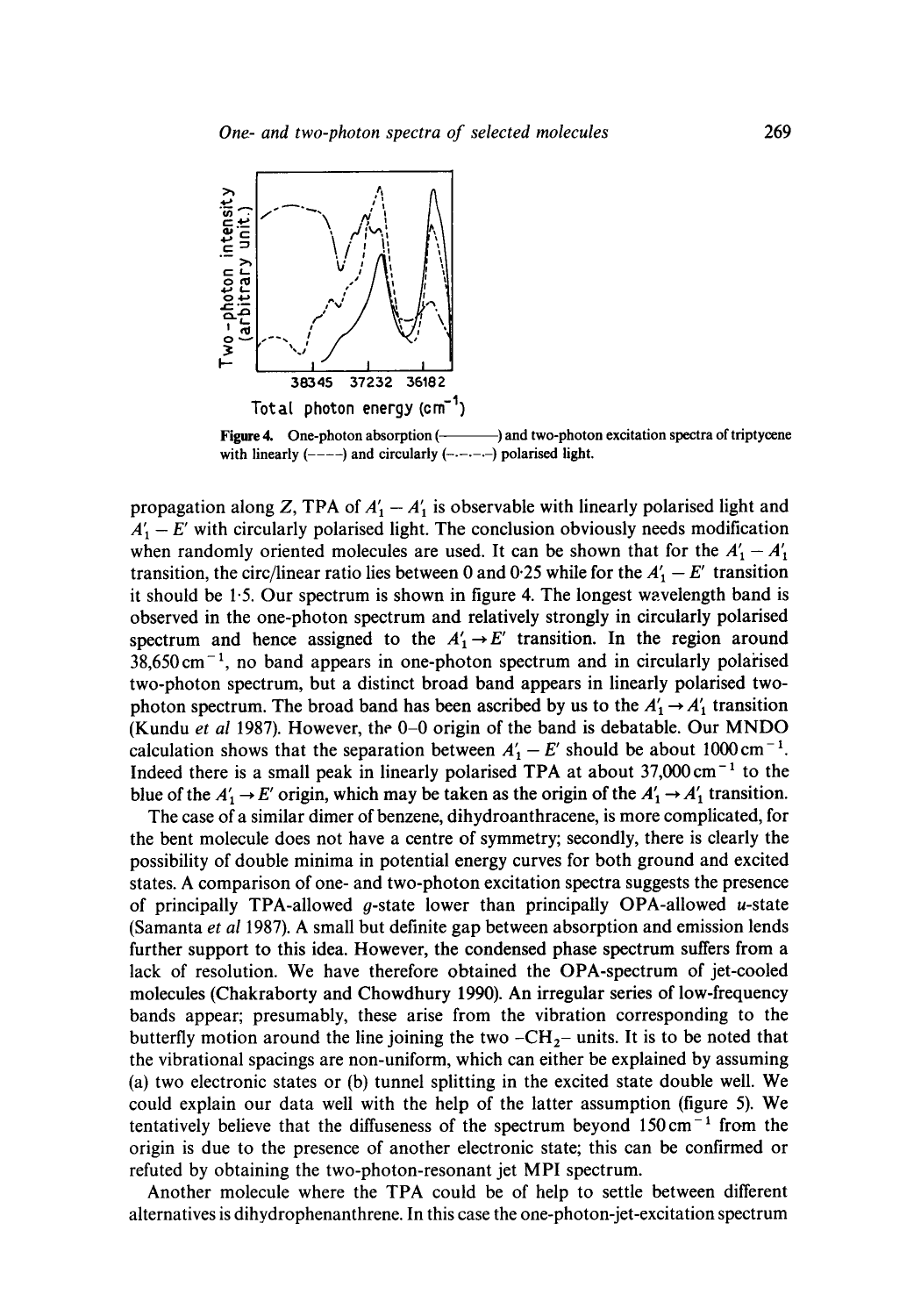

WAVE LENGTH (nm)

**Figure** 5. Fluorescence excitation jet spectrum of dihydroanthrance (b) and the proposed potential energy curve (a) for the excited state.

shows a long progression on the origin as well as on each of the vibronic bands. This molecule is non-planar with a dihedral angle of  $20^{\circ}$  in the ground state, and the intensity pattern can be explained well by assuming a  $20^{\circ}$  change in the dihedral angle in the excited state. The long-progression of  $\approx 100 \text{ cm}^{-1}$  in the observed spectrum indicates that the excited potential is harmonic with planar equilibrium conformation although the ground state has double minima. One of the interesting observations is that the spacing between lines in the progression alternates (Chakraborty and Chowdhury 1991). One of the possibilities, but not dearly the only one and certainly not without ambiguity, is that the ground state has a small tunnel splitting of  $5 \text{ cm}^{-1}$ . If this occurs, then two-photon spectroscopy should be able to settle the point.

The above examples illustrate how TPA could be of use in assignment of states and in determination of magnitudes of weak interactions. Much less attention has been paid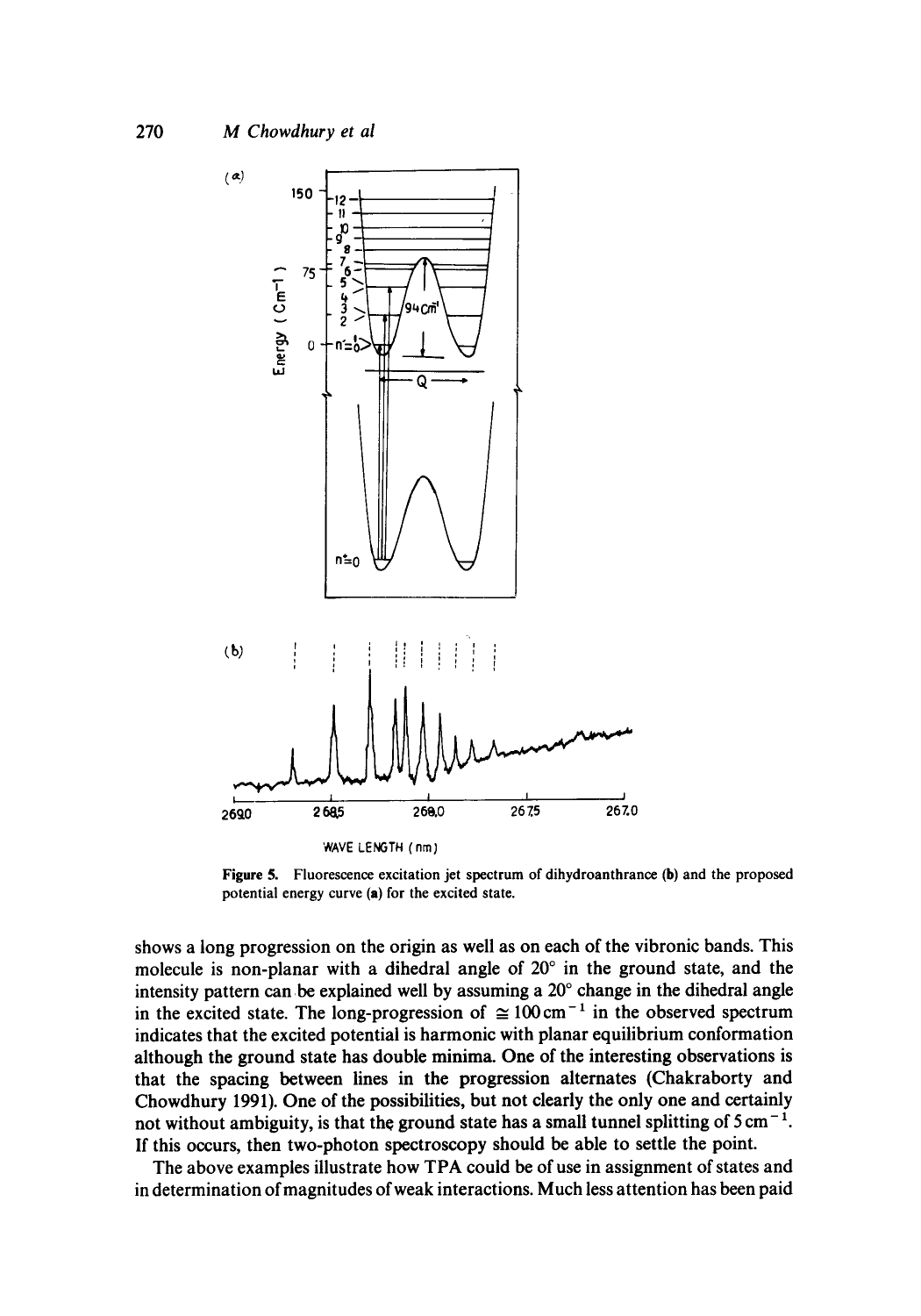so far to the problem of determination of TPA cross-sections and relating them to the electronic structures of the molecules. Determination of the absolute cross-section being difficult, we have focussed our attention on the comparison of cross-sections between states of similar nature of a series of related molecules and between different transitions within the same molecule. The trivalent lanthanide ions with a host of f"-states of different symmetries offer themselves as good testing grounds for the theories of TPA intensities. The crystal field effect being small for  $f^*$ -states, simple rules are expected from nearly preserved spherical symmetries. Perhaps, it may be recalled that the first two-photon experiment was carried out on an  $f \rightarrow d$  transition of divalent  $Eu<sup>2+</sup>$  ion (Kaiser and Garrett 1961), but the field remained neglected till recently when Bloembergen and his collaborators obtained relative TPA cross-sections of several Ln 3 § ions and reported some puzzling features (Downer *et al* 1982; Downer and Biswas 1983). We intend to further elaborate these discrepancies between theory and experiment. Only flouride crystals have been studied so far. In view of the possibility that ligands might play a dominating role even in the intrinsically two-photon allowed  $f^{n} \rightarrow f^{n}$  transitions, we have studied two non-fluoride single crystals – gadolinium elpasolite (Gd-El) where the  $Gd^{3+}$  ion sits in the centrosymmetric octahedral environment of CI-ions and gadolinium diglycolate (Gd-DG) where O-ligands provide a nonsymmetric  $D_3$  environment.

Before discussing the intensity problem we would like to point out several advantages of TPA as a spectroscopic tool for lanthanides. First, in centrosymmetric systems the O-O bands are not allowed in one-photon  $f'' \rightarrow f''$  transition unless, of course, the magnetic dipole or electric quadrupole intensities are high. The predominance of phonon bands and their overlapping in one-photon spectrum make the detection of CF splittings difficult. Background absorption by the medium also interferes with the detection of one-photon  $f'' \rightarrow f''$  transitions. On the other hand, the two-photon spectrum stands out clearly over the background and shows the splittings, as shown in figure 6(a) for the Gd-EI crystal. Even for non-centrosymmetric systems, the one-photon band widths are larger than the two-photon widths, as is the case with Gd-DG single crystal (Kundu *et al* 1990). Second, since one-photon transition are induced by mixing of  $f<sup>n</sup>$  and  $f<sup>n-1</sup> d$  (or  $f<sup>n-1</sup> g$ ) states through spherical harmonics  $Y_l^m(i \leq 6)$ , the non-restrictive selection rule  $\Delta J \leq 6$  is not of any use in sorting out overlapping *J* states. On the other hand, TPA selection rules should, in principle, be able to pick out  $\Delta J \leq 2$  transitions, if, of course, no extensive J-mixing occurs. The same comment is applicable to the resonance second harmonic generation process, as has been demonstrated by us sometime back with a  $Gd^{3+}$  single crystal (Karmakar *et al* 1983).

The rather unmanagable expression for the two-photon cross-section.

$$
\left|\sum_{m}\frac{\langle i|\mathbf{E}\cdot\mathbf{r}|m\rangle\langle m|\mathbf{E}\cdot\mathbf{r}|f\rangle}{\Delta E_{im}-hv}\right|^{2}
$$

was simplified by Axe (1964) by replacing  $\Delta E_{im}$  by average constant value E, independent of  $m - a$  trick first suggested by Judd and by Ofelt for systematising the term-to-term one-photon intensities of trivalent lanthanides. This suggestion has enjoyed, in view of lack of any workable alternative approach, reasonable degree of success and has been widely accepted by lanthanide spectroscopists. Application of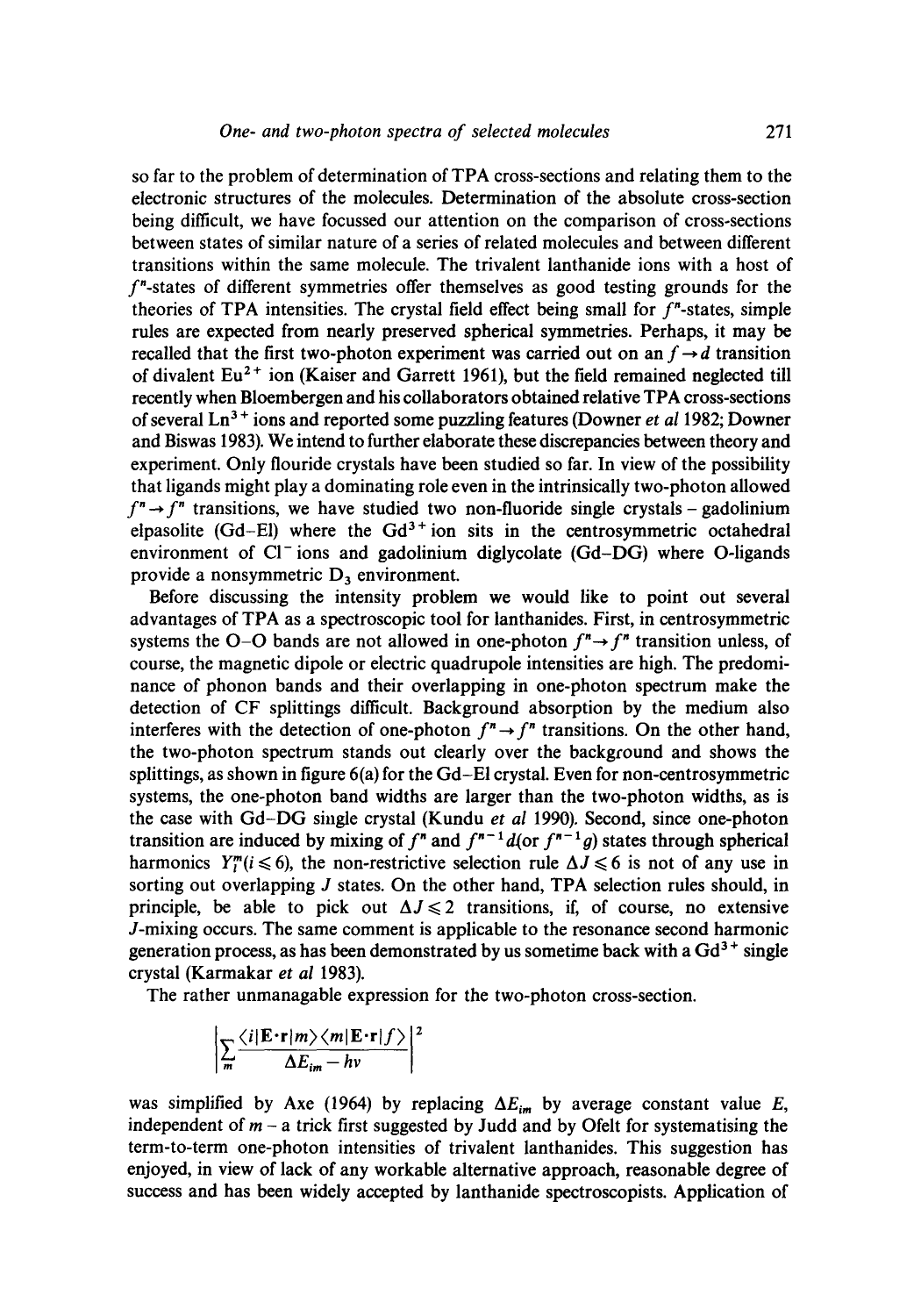

Figure 6. (a) Two-photon excitation spectra of  ${}^8S_{7/2} \rightarrow {}^6P_{7/2}$  and Gd<sup>3+</sup> in gadolinium elpasolite crystal system. (b) Relative two-photon excitation line strength of  ${}^6P_J$  in the same system. Note that filled circles and plus signs denote the calculated values obtained from second and third (LS) order calculations respectively.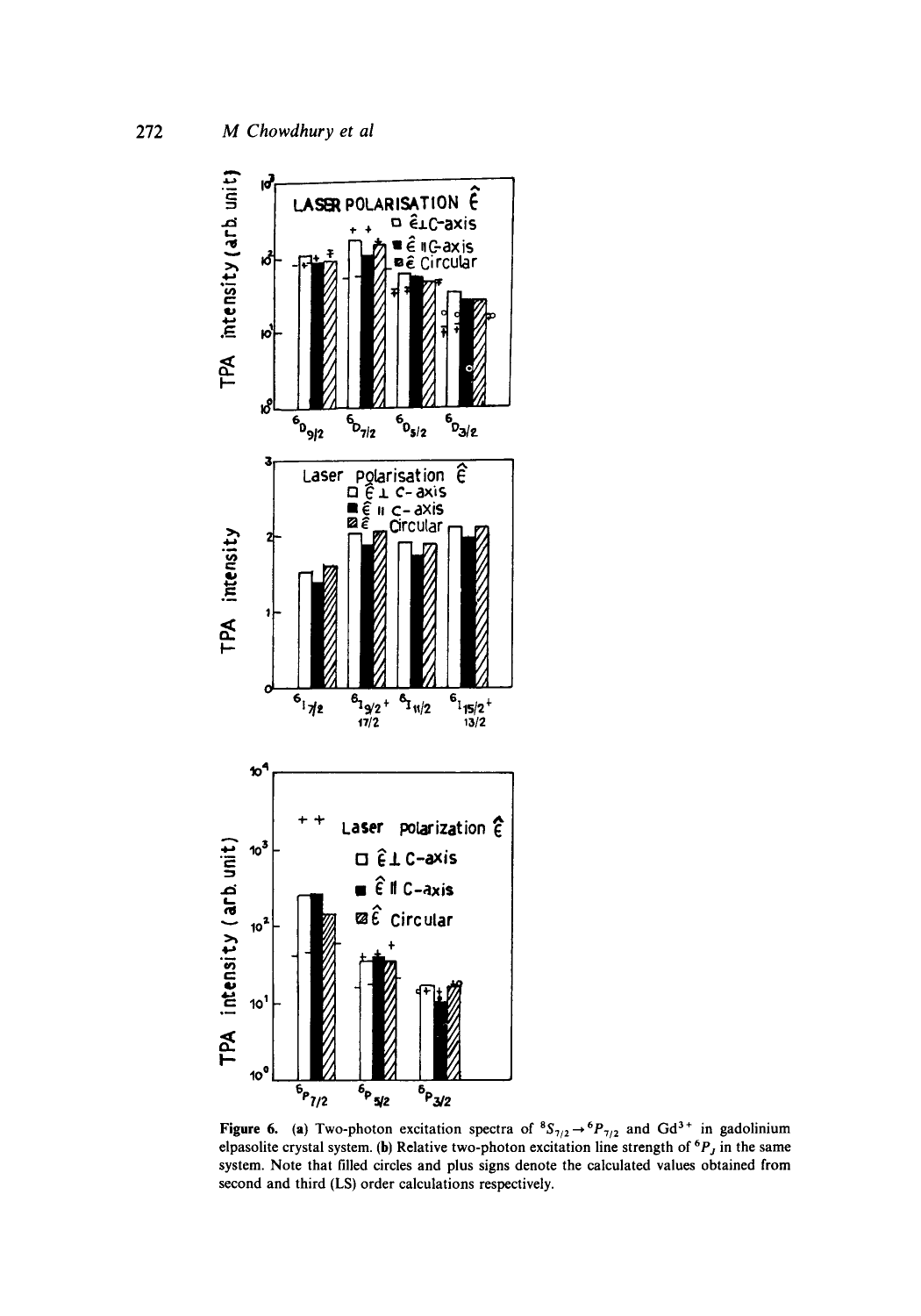**closure property reduces the expression to** 

$$
(\mathbf{E}\,\mathbf{E})^2\big[1/(\Delta E_{im} - h\nu)\big]^2|\langle i|\mathbf{r}\,\mathbf{r}|f\rangle|^2,
$$

**from which three conclusions follow (Downer 1983).** 

**(1) The TPA cross-section should be independent of the nature of the crystal and of polarisation direction of the linearly polarised light. However, figures 6 and 7 show that the prediction is not valid.** 

(2) It follows from the  $(EE)^2$  term that circularly polarised light will have TPA **absorption strength 1.5 times that of linearly polarised light; this conclusion is independent of the nature of the excited state. Again figures 6 and 7 show that circular to linear ratio does indeed depend on the transition.** 

**(3) The product of two vector operators, r r, can be broken down into sum of three**  tensor operators  $U^{(2)}$ ,  $U^{(1)}$ ,  $U^{(0)}$ . The  $U^{(1)}$  term will be absent in one-colour experiment. Since the number operator  $U^{(00)0}$  will not connect orthogonal ground and excited states, the TPA cross-section will be proportional to  $U^{(2)}$  matrix elements between **ground and excited states, which of course can be easily calculated from the standard**  tables of Nielson and Koster (1964). For Gd<sup>3+</sup>, the term-to-term TPA intensities of the **transitions**  ${}^8S_{7/2} \rightarrow {}^6P_{7/2}$ ,  ${}^6P_{5/2}$ ,  ${}^6P_{3/2}$  should be in the ratio 1:0-7:0 1. Once again figures 6 and 7 show that this is not what is observed. It also follows from the  $\Delta J \leq 2$ 



**Figure 7.** Relative two-photon line strengths of  ${}^6P_J$ ,  ${}^6D_J$  and  ${}^6I_J$  in gadolinium diglycolate **single crystal for three polarisations of the excitation beam. Note that horizontal lines and plus marks denote the predictions of second and third (LS) order theory. If the predicted relative intensities change appreciably when J mixing is taken into account, it is shown by open circles.**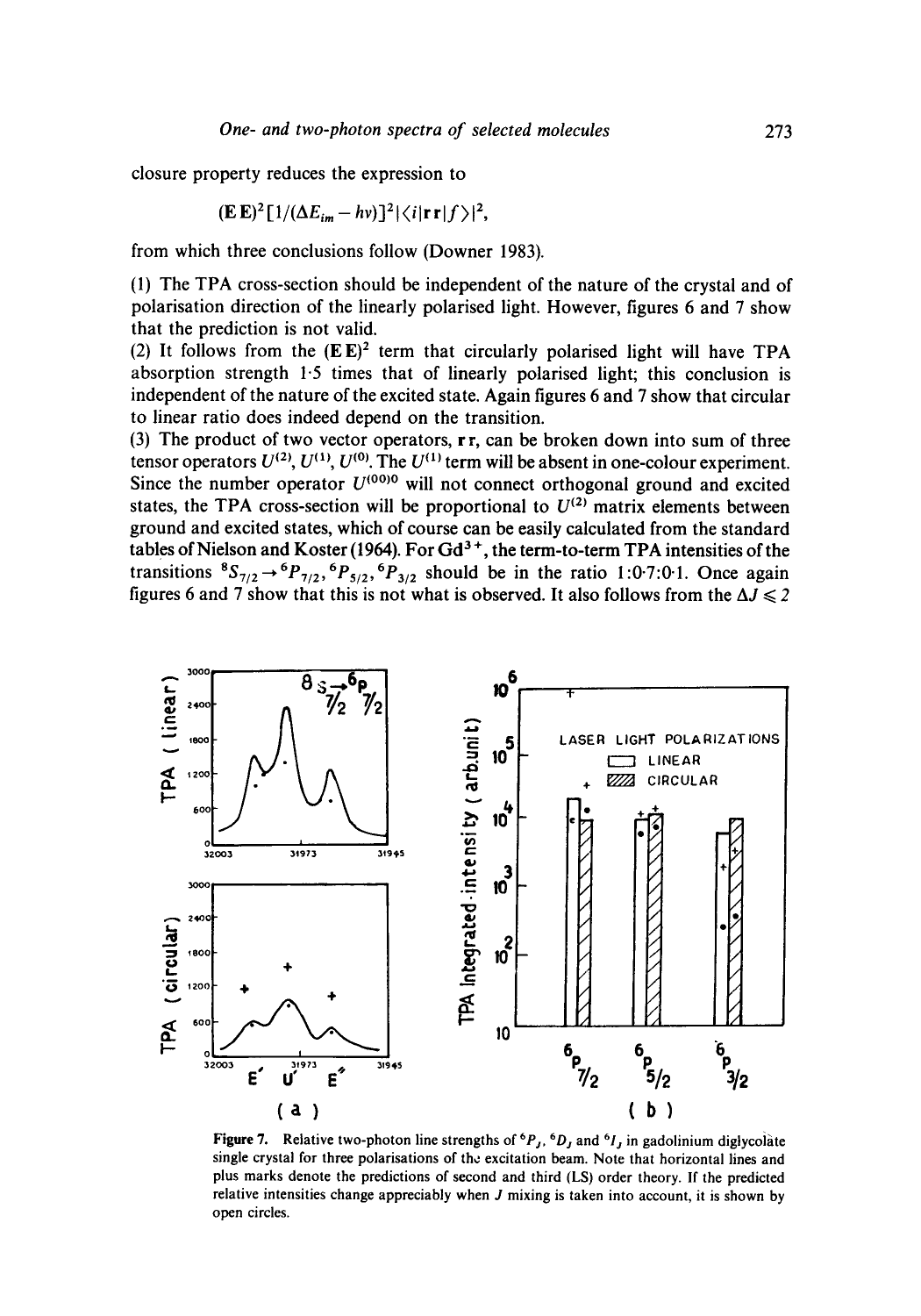### 274 *M Chowdhury et al*

selection rule that  ${}^8S_{7/2} \rightarrow {}^6I_{13/2,15/2}$  transitions should be forbidden. This expectation is not borne out by experiment (figure 7c).

Judd has pointed out that Axe's (1964) approach needs to be slightly modified in view of the spin-forbidden nature of the transitions (Judd and Pooler 1982). It is to be remembered that the intermediate coupled (IC) free ion wavefunctions for initial and final states are diagonalised within  $f''$ -states only; spin-orbit coupling between *intermediate* states may be additional sources of TPA intensity. This means that the perturbation theory has to be extended to third order, the additional third-order contribution being proportional to

$$
\left|\sum_{m,n}\frac{\langle i|\mathbf{r}|m\rangle\langle m|L\cdot S|n\rangle\langle n|\mathbf{r}|f\rangle}{(\Delta E_{lm}-hv)(\Delta E_{in}-hv)}\right|^2,
$$

where m, n refers to intermediate  $f^{n-1}d$  (or  $f^{n-1}g$ ) states of octet and sextet multiplicity respectively. If now the same controversial assumption is made that  $\Delta E_{im}$  and  $\Delta E_{in}$ are replaceable by average value  $\overline{E}$ , the third-order TPA cross-section becomes proportional to  $(1/\bar{E}^4)|\langle i|\mathbf{r}(L \cdot S)\mathbf{r}|f\rangle|^2$ . The net consequence of this is that the  $U^{(11)0}$ part of the operator can no longer be neglected and this will produce additional intensities to linear polarisation for  $\Delta J = 0$  transitions; this will upset the calculations discussed above. Our third-order calculations from the two crystals show that Judd's suggestion does indeed explain, to a limited extent, the higher intensity of the  ${}^8S_{7/2} \rightarrow {}^6P_{7/2}$  transition relative to the  ${}^8S_{7/2} \rightarrow {}^6P_{5/2,3/2}$  transitions, and the higher linear :circular polarisation ratio for the  ${}^{8}S_{7/2} \rightarrow {}^{6}P_{7/2}$  transition. However, quantitative agreement is still lacking. Qualitatively also, the variation of the circular:linear ratio for various  $\Delta J \neq 0$  transitions, and variation of relative intensities between crystals remain unexplained by Judd's brilliant third-order extension. We have diagonalised the crystal field matrix and used crystal field wavefunctions for the initial and final states in our calculation. This, however, takes into account the crystal field effect only partially, since our calculation does not take into account the crystal field mixing of intermediate  $f^{n-1}d$  states. Our results are shown in figures 6 and 7. Our calculated results are not sensitive to crystal field parameters while the experimental results are. Discrepancies with respect to  ${}^{8}S \rightarrow {}^{6}D$  or  ${}^{6}I$  groups of transitions are even larger (Kundu *et al* 1990; Kundu and Chowdhury, unpublished results).

We must, however, point out that while integrated term-to-term intensities are in disagreement with theoretical expectations, the *relative* intensities of crystal-fieldcomponent-to-crystal-field-component transitions within a term generally agree with calculated values. One of the observed spectra along with theoretically calculated values is shown in figure 6a.

The gross discrepancies mentioned above cannot be due to inaccurate parametrisation of the crystal field. They might disappear if crystal field mixing between intermediate  $f^{n-1}d$  states are taken into account by developing the theory to fourth order. We, however, feel that this kind of perturbation approach is not the best way to consider ligand field effects on intrinsically allowed TPA transitions. Indeed, an alternative approach for non-centrosymmetric systems has been outlined by Reid and Richardson (1984) and by Sztuckei and Strek (1986). Within the framework of the independent particle model, one may write the wavefuctions as a product of wavefunctions of metal states and ligand states and include the ligand excited states and metal excited states amongst intermediate states. If we leave aside charge-transfer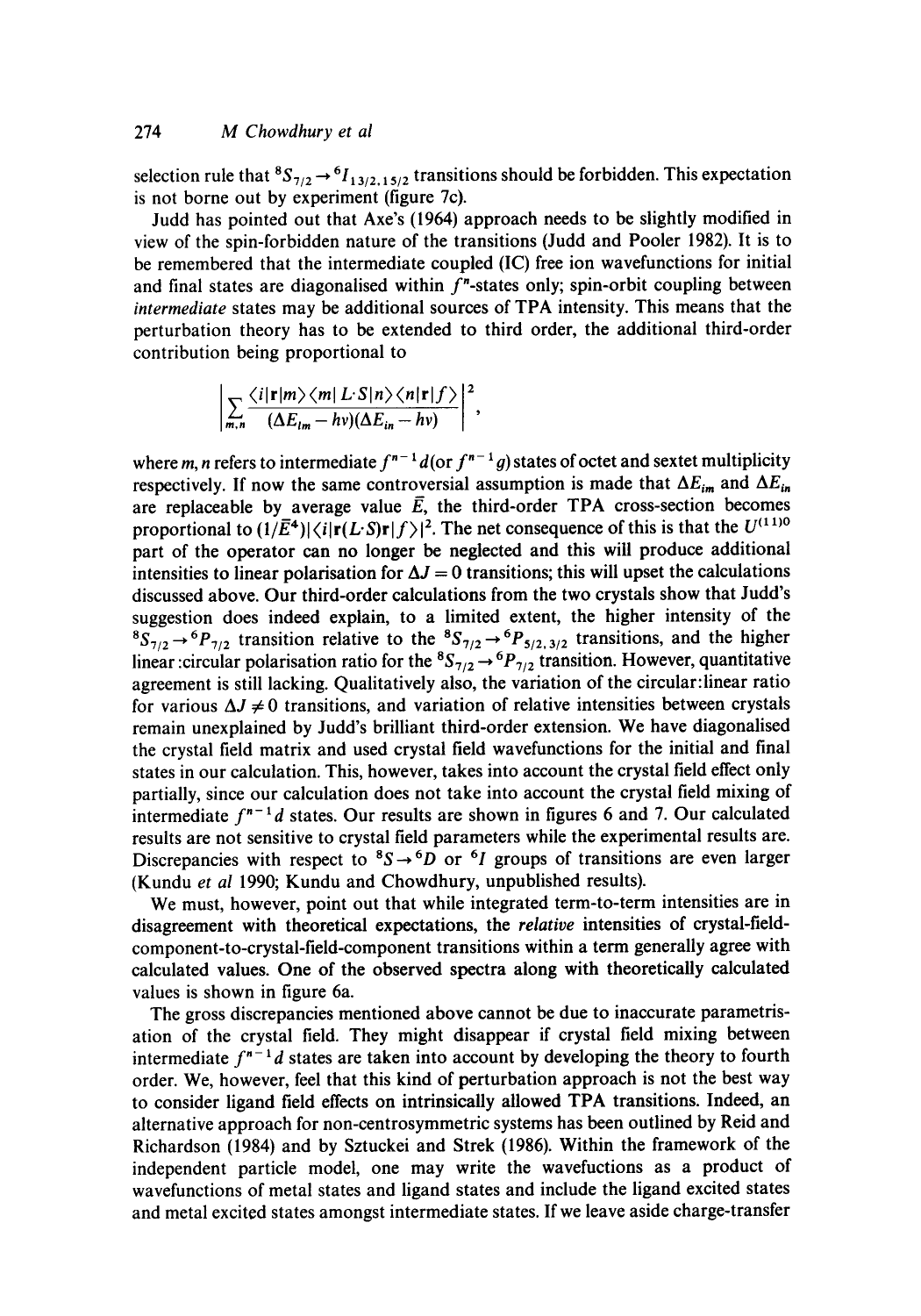(CT) states, the following two additional types of terms result from ligand excited states:

$$
\label{eq:TPP} \begin{aligned} \textit{Type-1}\ \ & \sum_{j,\beta} \frac{ \langle \Phi_M^i \Phi_L^a | \mathbf{r} | \Phi_M^i \Phi_L^{\beta} \rangle \langle \Phi_M^i \Phi_L^{\beta} | H_{\text{INT}} | \Phi_M^j \Phi_L^a \rangle \langle \Phi_M^i \Phi_L^a | \mathbf{r} | \Phi_M^f \Phi_L^a \rangle }{ (E_{M'L'} - \hbar w) (E_{M'L'} - \hbar w) } \\ \textit{Type-2}\ \ & \sum_{\beta,\gamma} \frac{ \langle \Phi_M^i \Phi_L^a | \mathbf{r} | \Phi_M^i \Phi_L^{\beta} \rangle \langle \Phi_M^i \Phi_L^{\beta} | H_{\text{INT}} | \Phi_M^f \Phi_L^a \rangle \langle \Phi_M^f \Phi_L^a | \mathbf{r} | \Phi_M^f \Phi_L^a \rangle }{ (E_{M'L'} - \hbar w) (E_{M/L'} - \hbar w) } \end{aligned}
$$

Both terms contribute to non-centrosymmetric systems, but in centrosymmetric systems, like our Gd-elpasolite, only the last one contributes, if dipole-interaction is the only term considered under  $H_{\text{INT}}$ . The contribution of type-2 terms has not been considered so far; it is necessary to see whether its contribution can explain some of the anomalies observed with Gd-EI crystal (L Kundu and M Chowdhury, unpublished results). Some physical insight may be obtained for a subgroup of terms for which  $\beta = \gamma$ . The contribution from the group of terms may roughly be interpreted as borrowing from two-photon transition probability of ligands. Typically, the TPA cross-section of  $\Pi$ -ligands is 10<sup>3</sup> times higher that of  $Ln^{3+}$  ions. For example, for Ln<sup>3+</sup> TPA cross-section has been measured to be  $10^{-53/54}$  cm<sup>4</sup> s atom<sup>-1</sup> photon<sup>-1</sup>, while for an organic  $\pi$ -system the same is typically of the order of  $10^{-50/51}$  cm<sup>4</sup> s atom<sup>-1</sup> photon<sup>-1</sup>. Therefore, a 10% admixture of ligand states with metal states is sufficient to explain some of the anomalies observed. However, a quantitative development of the idea should wait till we have more information on ligand states. It is also necessary to point out that type-1 terms can also contribute to centrosymmetric systems through expansion of  $H_{INT}$  such that dipole-quadrupole or quadrupolequadrupole interactions between metal and ligand charge clouds are taken into account. Lastly, it is quite possible that CT states, serving as intermediate states, have large contributions. More extensive investigations on suitable complexes are needed to correlate the anomalies with the presence of low-lying CT states.

#### **Acknowledgement**

We gratefully acknowledge financial support received from the Department of Science and Technology, Government of India, and from the National Institute of Standards and Technology, USA.

#### **References**

Axe J D Jr 1964 *Phys. Rev.* A42 136 Bhattacharyya K, Ray D S, Karmarkar B and Chowdhury M 1981 *Chem. Phys. Lett. 83* 259 Chakraborty T and Chowdhury M 1990 *Chem. Phys. Left.* 171 25 Chakraborty T and Chowdhury M 1991 *Chem. Phys. Lett.* 177 223 Downer M C 1983 *Two-photon spectroscopy of rare earth ions in condensed matter environment,* PhD thesis, Harvard University Downer M C and Biswas A 1983 *Phys. Rev.* B28 3677 Downer M C, Biswas A and Bloembergen N 1982 *Opt. Commun.* 41 335 Friedrich D M and McCiain W M 1980 *Annu. Rev. Phys. Chem.* 31 559 Goeppert-Mayer M 1931 Ann. Phys. (Liepzig) 9 273 Goodman L and Rava R P 1983 *Adv. Chem. Phys. 54* 177